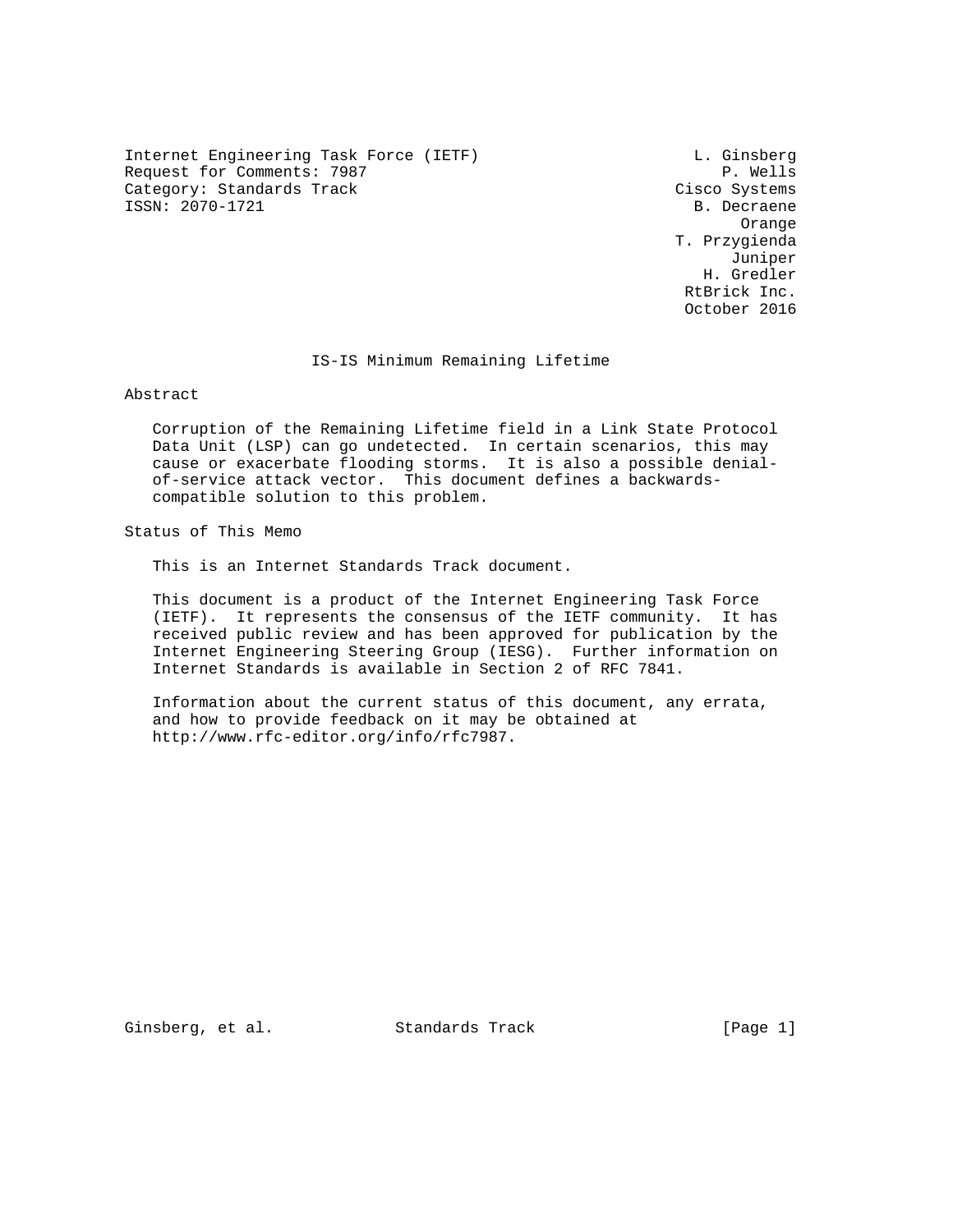## Copyright Notice

 Copyright (c) 2016 IETF Trust and the persons identified as the document authors. All rights reserved.

 This document is subject to BCP 78 and the IETF Trust's Legal Provisions Relating to IETF Documents (http://trustee.ietf.org/license-info) in effect on the date of publication of this document. Please review these documents carefully, as they describe your rights and restrictions with respect to this document. Code Components extracted from this document must include Simplified BSD License text as described in Section 4.e of the Trust Legal Provisions and are provided without warranty as

## Table of Contents

described in the Simplified BSD License.

Ginsberg, et al. Standards Track [Page 2]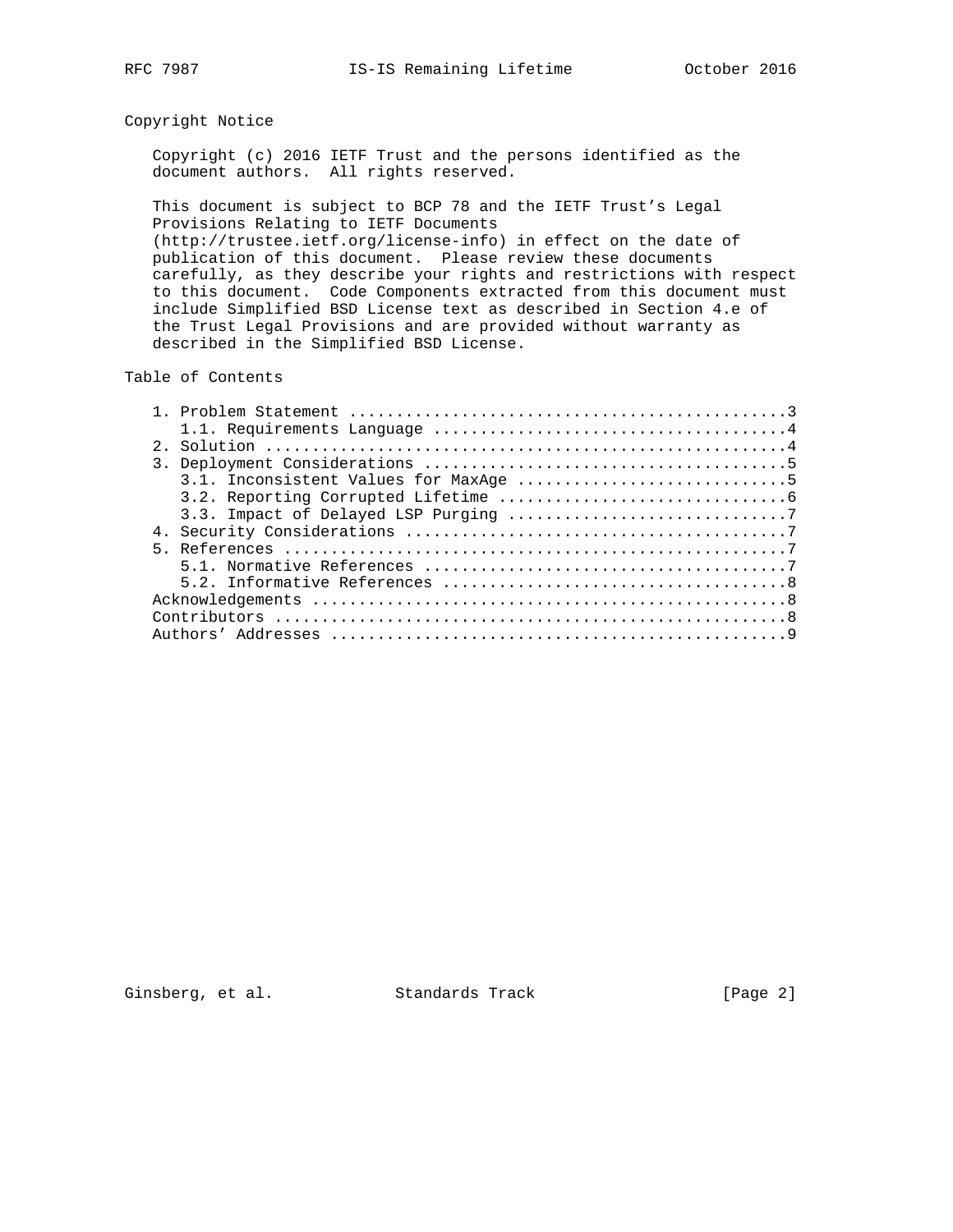## 1. Problem Statement

 [ISO10589] defines the format of a Link State PDU (LSP) that includes a Remaining Lifetime field. This field is set by the originator based on local configuration and then decremented by all systems once the entry is stored in their LSP Database (LSPDB) consistent with the passing of time. This allows all Intermediate Systems (ISs) to age out the LSP at approximately the same time.

 Each LSP also has a checksum field to allow receiving systems to detect errors that may have occurred during transmission. [ISO10589] mandates that the checksum is calculated by the originator of the LSP and cannot be modified by other routers. Therefore, the Remaining Lifetime is deliberately excluded from the checksum calculation. In cases where cryptographic authentication is included in an LSP ([RFC5304] or [RFC5310]), the Remaining Lifetime field is also excluded from the hash calculation. If the Remaining Lifetime field gets corrupted during flooding, this corruption is therefore undetectable. The consequences of such corruption depend upon how the Remaining Lifetime is altered.

 In cases where the Remaining Lifetime becomes larger than the originator intended, the impact is benign. As the originator is responsible for refreshing the LSP before it ages out, a new version of the LSP will be generated before the LSP ages out, so no harm is done.

 In cases where the Remaining Lifetime field becomes smaller than the originator intended, the LSP may age out prematurely (i.e., before the originator refreshes the LSP). This has two negative consequences:

- 1. The LSP will be purged by an IS when the Remaining Lifetime expires. This will cause a temporary loss of reachability to destinations impacted by the content of that LSP.
- 2. Unnecessary LSP flooding will occur as a result of the premature purge and subsequent regeneration/flooding of a new version of the LSP by the originator.

 If the corrupted Remaining Lifetime is only modestly shorter than the lifetime assigned by the originator, the negative impacts are also modest. If, however, the corrupted Remaining Lifetime becomes very small, then the negative impacts can become significant, especially in cases where the cause of the corruption is persistent so that the cycle repeats itself frequently.

Ginsberg, et al. Standards Track [Page 3]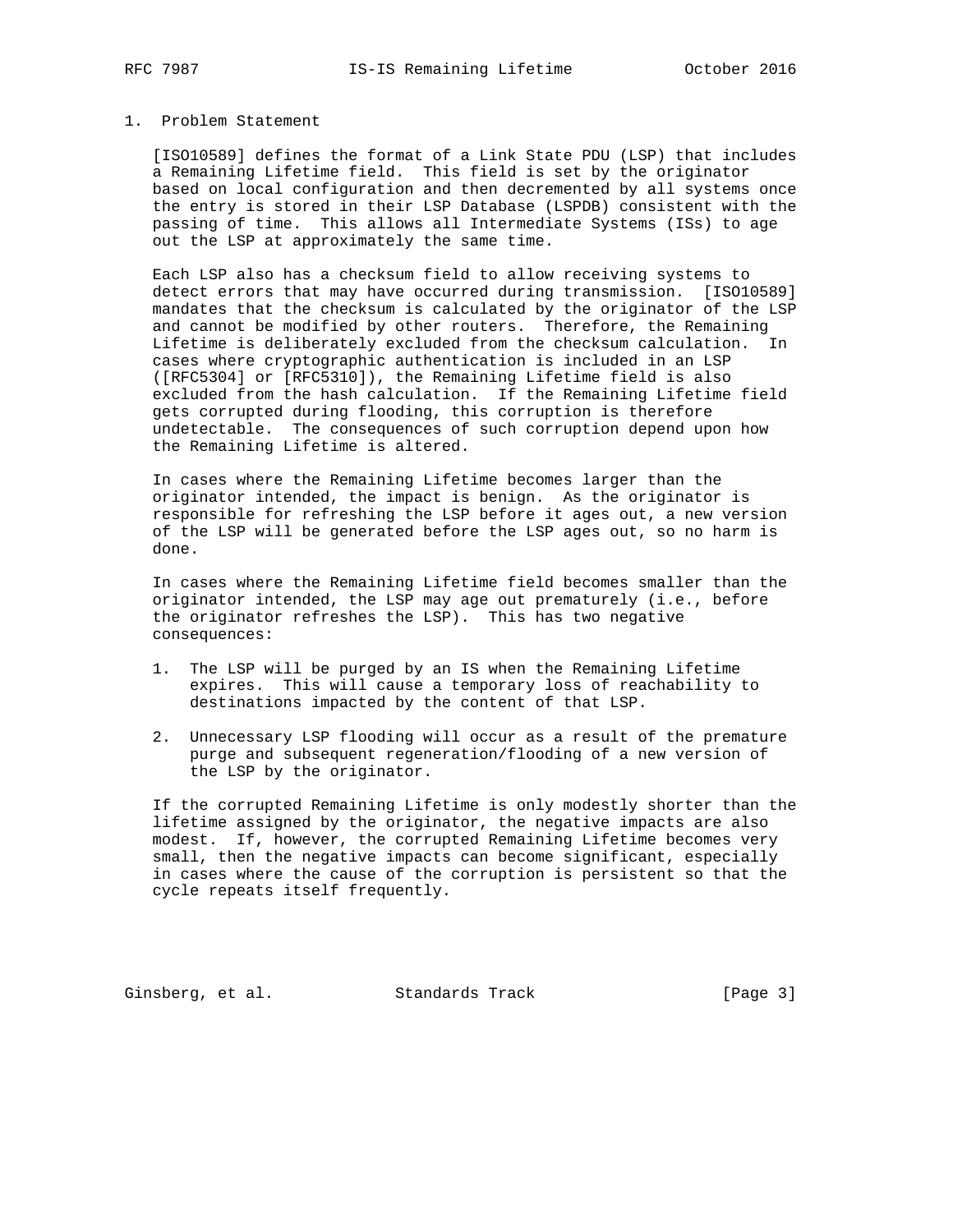A backwards-compatible solution to this problem is defined in the following sections.

1.1. Requirements Language

 The key words "MUST", "MUST NOT", "REQUIRED", "SHALL", "SHALL NOT", "SHOULD", "SHOULD NOT", "RECOMMENDED", "MAY", and "OPTIONAL" in this document are to be interpreted as described in RFC 2119 [RFC2119].

2. Solution

 As discussed in the previous section, the problematic case is when the Remaining Lifetime is corrupted and becomes much smaller than it should be. The goal of the solution is then to prevent premature purging.

 Under normal circumstances, updates to an LSP -- including purging, if appropriate -- are the responsibility of the originator of the LSP. There is a maximum time between generations of a given LSP. Once this time has expired, it is the responsibility of the originator to refresh the LSP (i.e., issue a new version with a higher sequence number) even if the contents of the LSP have not changed. [ISO10589] defines maximumLSPGenerationInterval to be sufficiently less than the maximum lifetime of an LSP so that the new version can be flooded network wide before the old version ages out on any IS.

 [ISO10589] defines two cases where a system other than the originator of an LSP is allowed to purge an LSP:

- 1. The LSP ages out. This should only occur if the originating IS is no longer reachable and therefore is unable to update the LSP.
- 2. There is a Designated Intermediate System (DIS) change on a LAN. The pseudonode LSPs generated by the previous DIS are no longer required and may be purged by the new DIS.

 In both of these cases, purging is not necessary for correct operation of the protocol. It is provided as an optimization to remove stale entries from the LSPDB.

 In cases where the Remaining Lifetime in a received LSP has been corrupted and is smaller than the Remaining Lifetime at the originating node, when the Remaining Lifetime expires on the receiving node, it can appear as if the originating IS has failed to regenerate the LSP before it ages out (case #1 above). To prevent this from having a negative impact, a modest change to the storage of "new" LSPs in the LSPDB is specified.

Ginsberg, et al. Standards Track [Page 4]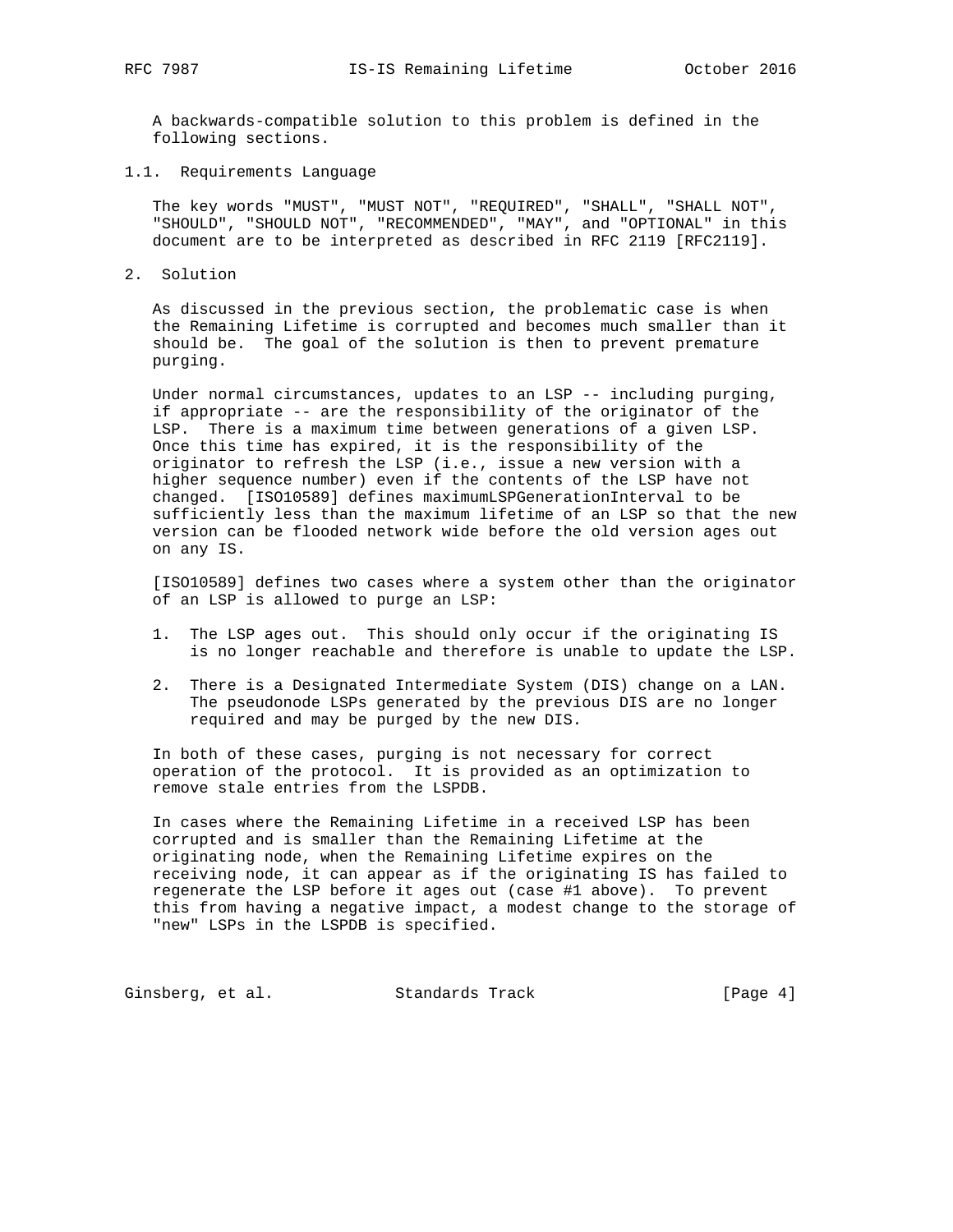Section 7.3.16 of [ISO10589] defines the rules to determine whether a received LSP is older, the same, or newer than the copy of the same LSP in the receiver's LSPDB. The key elements are:

- o Higher sequence numbers are newer.
- o If sequence numbers are the same, an LSP with a zero Remaining Lifetime (a purged LSP) is newer than the same LSP with a non-zero Remaining Lifetime.
- o If both the received and local copy of the LSP have a non-zero Remaining Lifetime, they are considered the same even if the Remaining Lifetimes differ.

 Section 7.3.15.1.e(1) of [ISO10589] defines the actions to take on receipt of an LSP generated by another IS that is newer than the local copy and has a non-zero Remaining Lifetime. An additional action is defined by this document:

 vi. If the Remaining Lifetime of the new LSP is less than MaxAge, it is set to MaxAge.

 This additional action ensures that no matter what value of Remaining Lifetime is received, a system other than the originator of an LSP will never purge the LSP until the LSP has existed in the database for at least MaxAge.

 It is important to note that no change is proposed for handling the receipt of purged LSPs. The rules specified in Section 7.3.15.1.b of [ISO10589] still apply, i.e., an LSP received with a zero Remaining Lifetime is still considered newer than a matching LSP with a non zero Remaining Lifetime. Therefore, the changes proposed here will not result in LSPDB inconsistency among routers in the network.

3. Deployment Considerations

 This section discusses some possible deployment issues for this protocol extension.

3.1. Inconsistent Values for MaxAge

 [ISO10589] defines MaxAge (the maximum value for the Remaining Lifetime in an LSP) as an architectural constant of 20 minutes (1200 seconds). However, in practice, implementations have supported allowing this value to be configurable. The common intent of a configurable value is to support longer lifetimes than the default, thus reducing the periodic regeneration of LSPs in the absence of topology changes. See a discussion of this point in [RFC3719]. It

Ginsberg, et al. Standards Track [Page 5]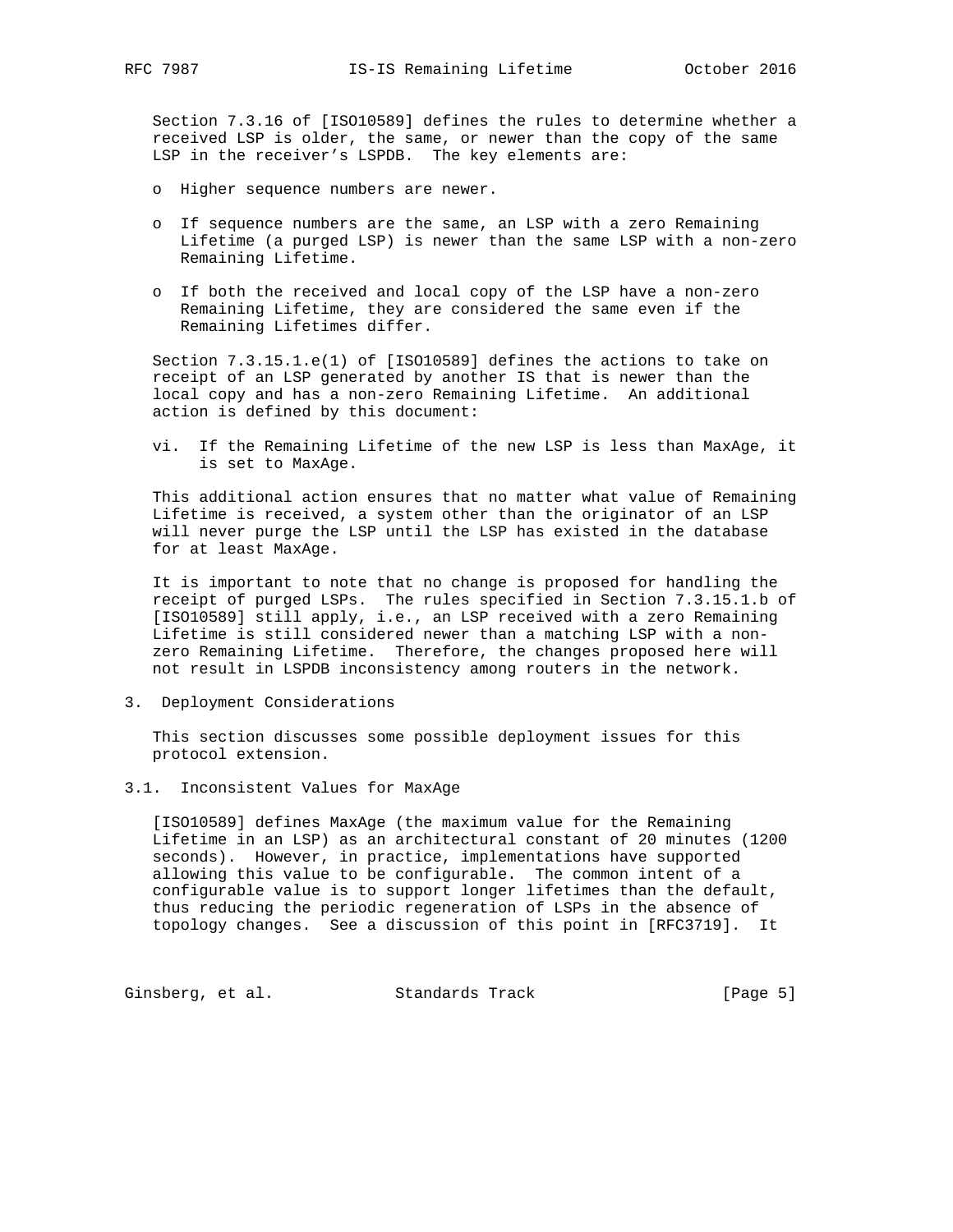is therefore possible for the value of MaxAge on the IS that originates an LSP to be higher or lower than the value of MaxAge on the ISs that receive the LSP.

 If the value of MaxAge of the IS that originated the LSP is smaller than the value of MaxAge of the receiver of an LSP, then setting the Remaining Lifetime of the received LSP to the local value of MaxAge will ensure that it is not purged prematurely. However, if the value of MaxAge on the receiver is less than that of the originator, then it is still possible to have an LSP purged prematurely when using the extension defined in the previous section. Implementors of this extension may wish to protect against this case by making the value to which the Remaining Lifetime is set under the conditions described in the previous section configurable. If that is done, the configured value MUST be greater than or equal to the locally configured value of MaxAge.

3.2. Reporting Corrupted Lifetime

 Reporting reception of an LSP with a possible corrupt Remaining Lifetime field can be useful in identifying a problem in the network. In order to minimize the reports of false positives, the following algorithm SHOULD be used in determining whether the Remaining Lifetime in the received LSP is possibly corrupt:

- o The LSP has passed all acceptance tests as specified in Section 7.3.15.1 of [ISO10589].
- o The LSP is newer than the copy in the local LSPDB (including the case of not being present in the LSPDB).
- o The Remaining Lifetime in the received LSP is less than ZeroAgeLifetime.
- o The adjacency to the neighbor from which the LSP is received has been up for a minimum of ZeroAgeLifetime.

 In such a case, an IS SHOULD generate a CorruptRemainingLifetime event.

 Note that it is not possible to guarantee that all cases of a corrupt Remaining Lifetime will be detected using the above algorithm. It is also not possible to guarantee that all CorruptRemainingLifetime events reported using the above algorithm are valid. As a diagnostic aid, an implementation MAY wish to retain the value of the Remaining Lifetime received when the LSP was added to the LSPDB.

Ginsberg, et al. Standards Track [Page 6]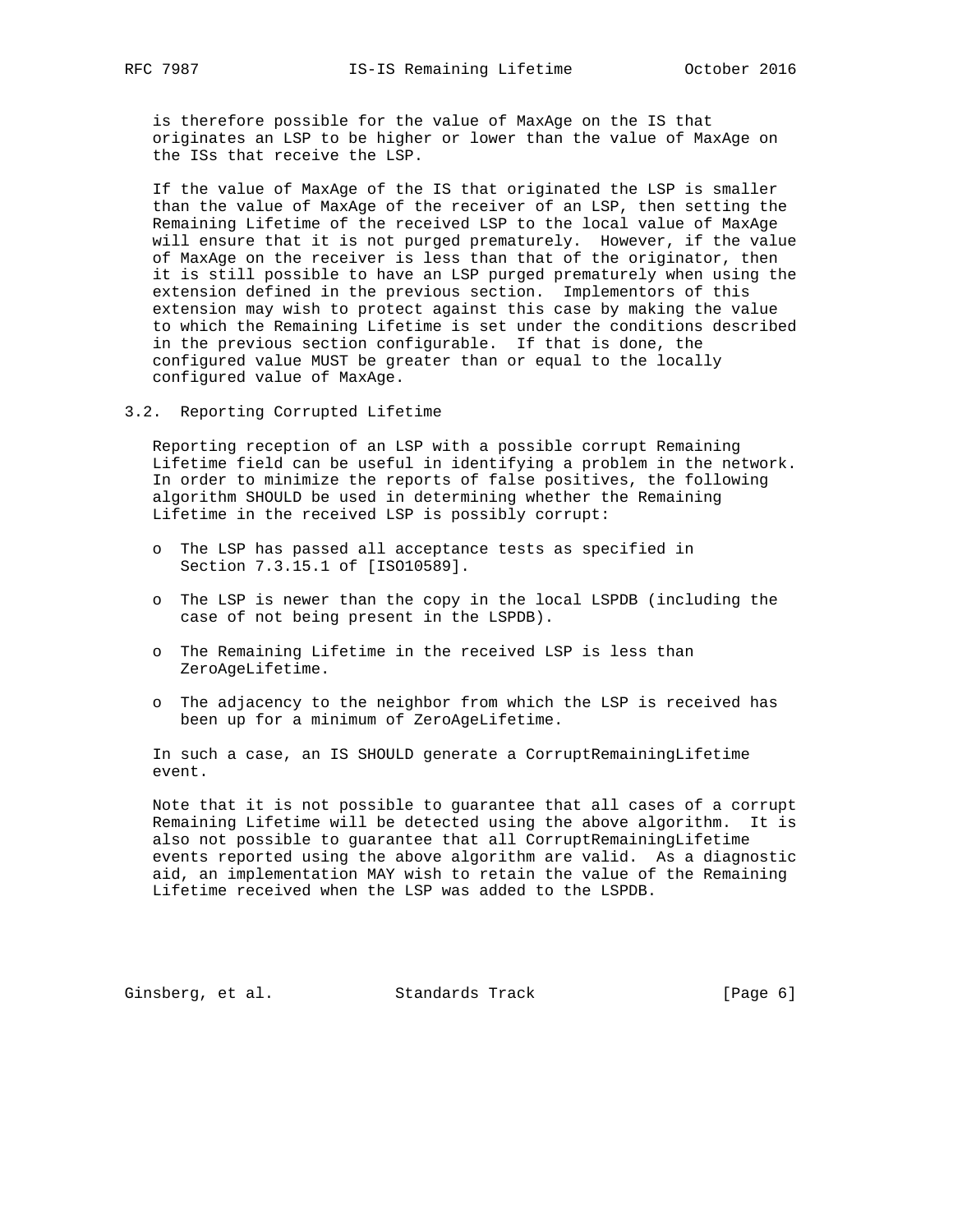## 3.3. Impact of Delayed LSP Purging

 The extensions defined in this document may result in retaining an LSP longer than its original lifetime. In order for this to occur, the scheduled refresh of the LSP by the originator of the LSP must fail to occur -- this implies that the originator is no longer reachable. In such a case, its neighbors will update their own LSPs to report the loss of connectivity to the originator. [ISO10589] specifies that LSPs from a node that is unreachable (failure of the two-way connectivity check) will not be used. Note that this behavior applies to ALL information in the set of LSPs from such a node.

 Retention of stale LSPs therefore has no negative side effects other than requiring additional memory for the LSPDB. In networks where a combination of pathological behaviors (e.g., LSP corruption and frequent resetting of nodes in the network) is seen, this could lead to a large number of stale LSPs being retained, but such networks are already compromised.

4. Security Considerations

 The ability to introduce corrupt LSPs is not altered by the rules defined in this document. Use of authentication as defined in [RFC5304] and [RFC5310] prevents such LSPs from being intentionally introduced. A man-in-the-middle attack that modifies an existing LSP by changing the Remaining Lifetime to a small value can cause premature purges even in the presence of cryptographic authentication. The mechanisms defined in this document prevent such an attack from being effective.

- 5. References
- 5.1. Normative References
	- [ISO10589] International Organization for Standardization, "Information technology -- Telecommunications and information exchange between systems -- Intermediate System to Intermediate System intra-domain routeing information exchange protocol for use in conjunction with the protocol for providing the connectionless-mode network service (ISO 8473)", ISO/IEC 10589:2002, Second Edition, November 2002.
	- [RFC2119] Bradner, S., "Key words for use in RFCs to Indicate Requirement Levels", BCP 14, RFC 2119, DOI 10.17487/RFC2119, March 1997, <http://www.rfc-editor.org/info/rfc2119>.

| [Page 7]<br>Ginsberg, et al.<br>Standards Track |  |  |  |  |
|-------------------------------------------------|--|--|--|--|
|-------------------------------------------------|--|--|--|--|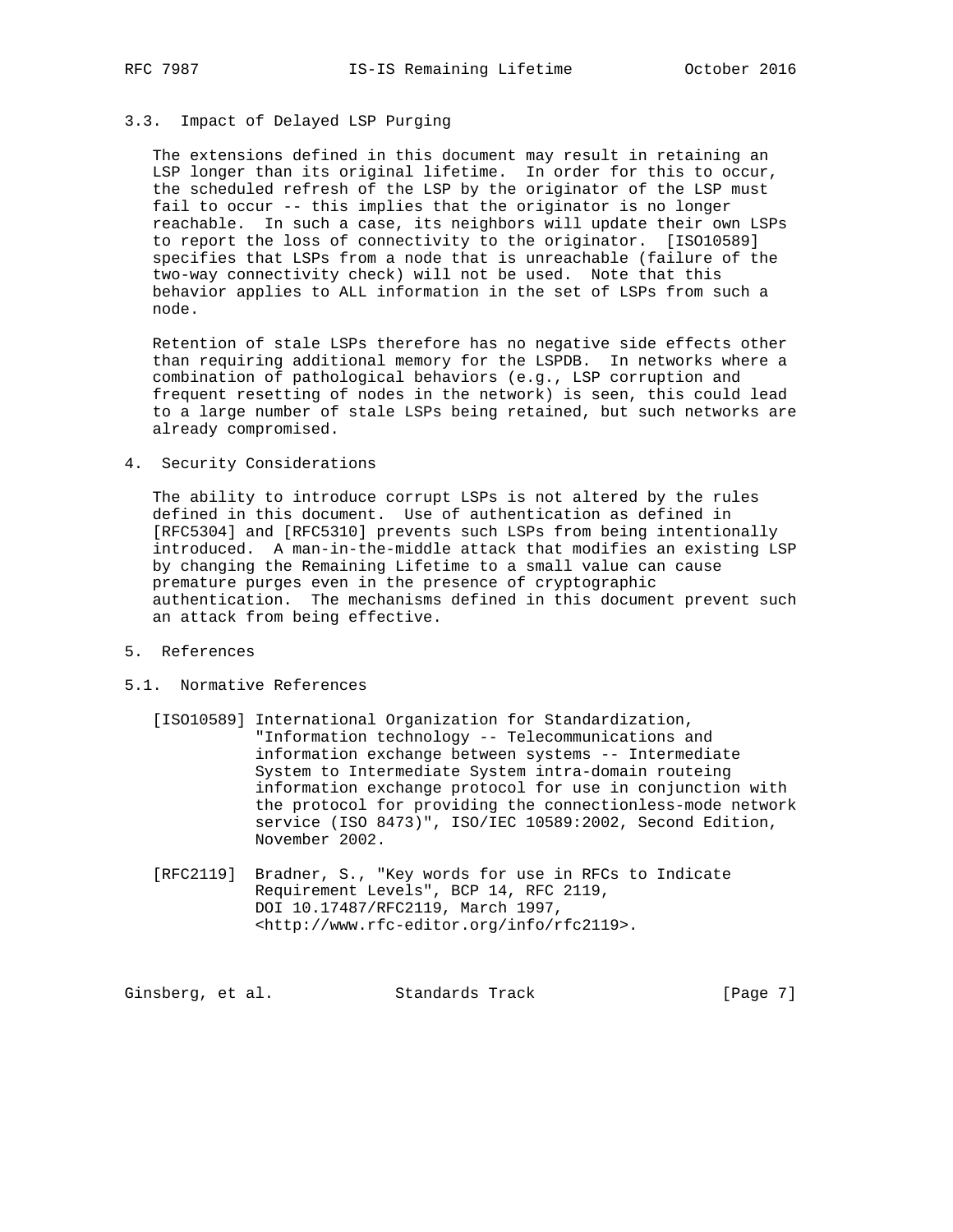- [RFC5304] Li, T. and R. Atkinson, "IS-IS Cryptographic Authentication", RFC 5304, DOI 10.17487/RFC5304, October 2008, <http://www.rfc-editor.org/info/rfc5304>.
- [RFC5310] Bhatia, M., Manral, V., Li, T., Atkinson, R., White, R., and M. Fanto, "IS-IS Generic Cryptographic Authentication", RFC 5310, DOI 10.17487/RFC5310, February 2009, <http://www.rfc-editor.org/info/rfc5310>.
- 5.2. Informative References
	- [PROB-STATEMENT] Decraene, B. and C. Schmitz, "IS-IS LSP lifetime corruption - Problem Statement", Work in Progress, draft-decraene-isis-lsp-lifetime-problem-statement-02, July 2016.
	- [RFC3719] Parker, J., Ed., "Recommendations for Interoperable Networks using Intermediate System to Intermediate System (IS-IS)", RFC 3719, DOI 10.17487/RFC3719, February 2004, <http://www.rfc-editor.org/info/rfc3719>.

Acknowledgements

The problem statement in [PROB-STATEMENT] motivated this work.

Contributors

 The following individual contributed substantially to the content of this document and should be considered a co-author:

 Stefano Previdi Cisco Systems Email: sprevidi@cisco.com

Ginsberg, et al. Standards Track [Page 8]